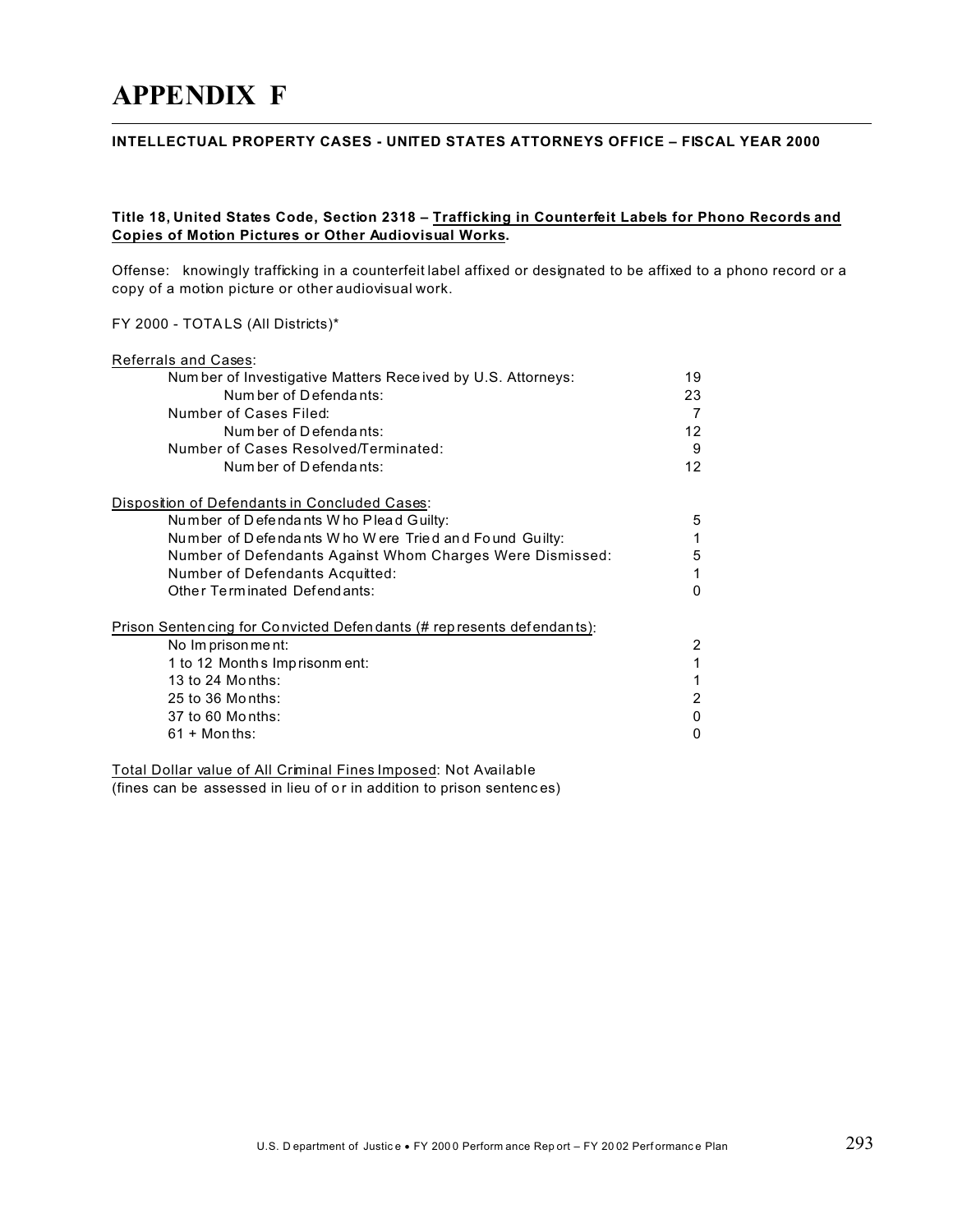#### Title 18, United States Code, Section 2319- Criminal Infringement of a Copyright.

Offense: willful infringement of a copyright for purposes commercial advantage or private financial gain, or through large-scale, unlawful reproduction or distribution of a protected, regardless of whether there was a profit motive.

FY 2000 - TOTALS (All Districts)\*

| Referrals and Cases:                                                  |              |
|-----------------------------------------------------------------------|--------------|
| Number of Investigative Matters Received by U.S. Attorneys:           | 63           |
| Num ber of Defendants:                                                | 96           |
| Number of Cases Filed:                                                | 32           |
| Num ber of Defendants:                                                | 43           |
| Number of Cases Resolved/Terminated:                                  | 21           |
| Num ber of Defendants:                                                | 26           |
| Disposition of Defendants in Concluded Cases:                         |              |
| Number of Defendants Who Plead Guilty:                                | 22           |
| Number of Defendants Who Were Tried and Found Guilty:                 | 1            |
| Num ber of Defend ants Against W hom Charges W ere Dismissed:         | 3            |
| Number of Defendants Acquitted:                                       | 0            |
| Other Terminated Defendants:                                          | <sup>0</sup> |
| Prison Sentencing for Convicted Defendants (# represents defendants): |              |
| No Imprisonment:                                                      | 20           |
| 1 to 12 Months Imprisonment:                                          |              |
| 13 to 24 Months:                                                      | 0            |
| 25 to 36 Months:                                                      | 2            |
| 37 to 60 Months:                                                      | $\mathbf{0}$ |
| $61 +$ Months:                                                        | Ω            |

Total Dollar value of All Criminal Fines Imposed: Not Available

(fines can be assessed in lieu of or in addition to prison sentences)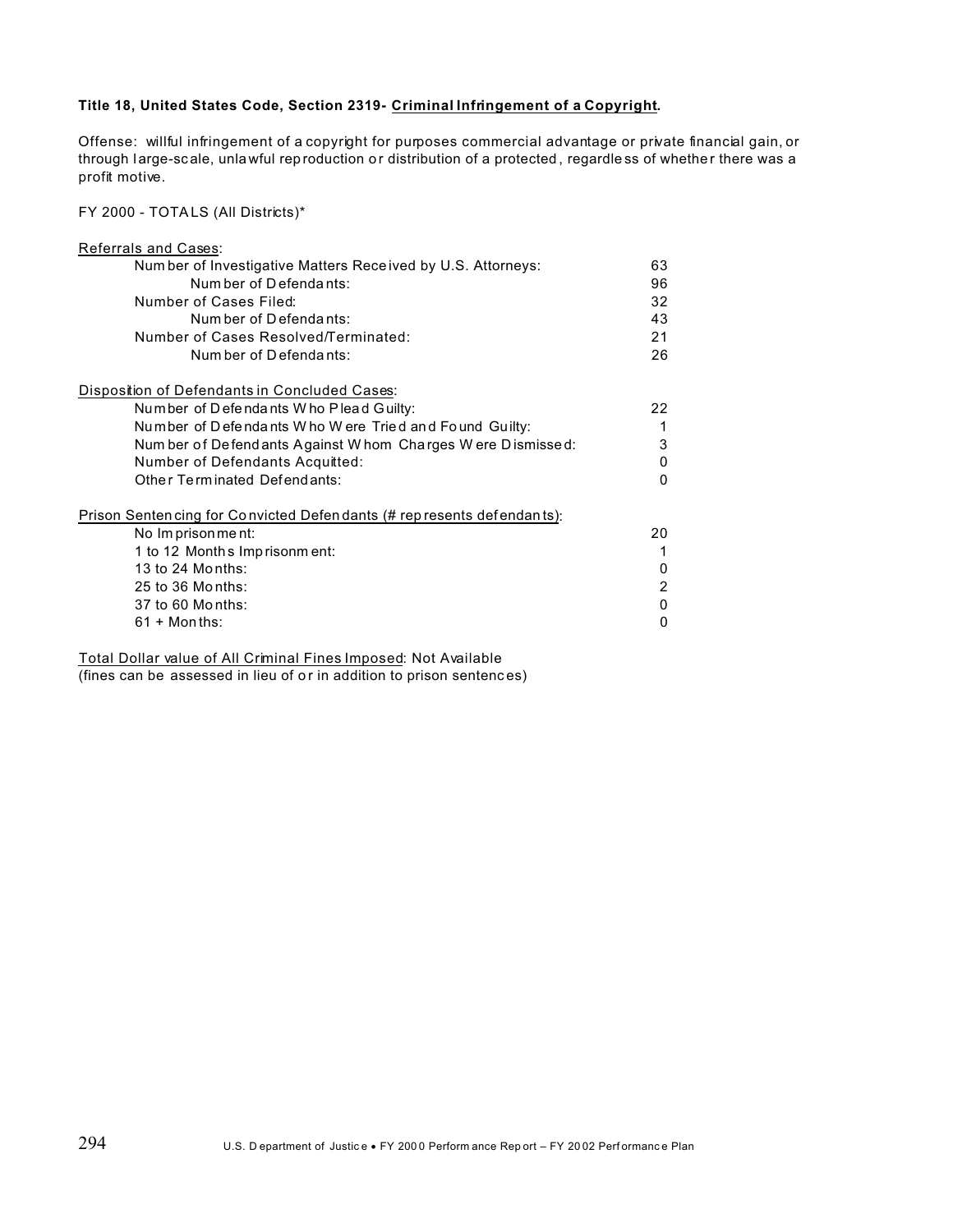#### Title 18, United States Code, Section 2319A - Unauthorized Fixation of and Trafficking in Sound Recordings and Music Videos of Live Musical Performances.

Offense: without the consent of the perform er, knowingly and for purposes of commercial advantage or private financial gain, fixing the sounds or sound and images of a live musical performance, reproducing copies of such a performance from an authorized fixation; transmitting the sounds or sounds and images to the public, or distributing, renting, selling, or trafficking (or attempting the preceding) in any copy of an unauthorized fixation.

#### FY 2000 - TOTALS (All District)\*

| Referrals and Cases:                                                   |   |
|------------------------------------------------------------------------|---|
| Number of Investigative Matters Received by U.S. Attorneys:            | 2 |
| Num ber of Defendants:                                                 | 2 |
| Number of Cases Filed:                                                 | 3 |
| Num ber of Defendants:                                                 | 4 |
| Number of Cases Resolved/Terminated:                                   | 4 |
| Num ber of Defendants:                                                 | 5 |
| Disposition of Defendants in Concluded Cases:                          |   |
| Number of Defendants Who Plead Guilty:                                 | 3 |
| Number of Defendants Who Were Tried and Found Guilty:                  | 0 |
| Number of Defendants Against Whom Charges Were Dismissed:              | 1 |
| Number of Defendants Acquitted:                                        | 0 |
| Other Terminated Defendants:                                           | 1 |
| Prison Senten cing for Convicted Defen dants (#represents defendants): |   |
| No Imprisonment:                                                       | 2 |
| 1 to 12 Months Imprisonment:                                           | 1 |
| 13 to 24 Months:                                                       | 0 |
| 25 to 36 Months:                                                       | 0 |
| 37 to 60 Months:                                                       | 0 |
| $60 + \text{Months}$ :                                                 | 0 |
|                                                                        |   |

Total Dollar value of All Criminal Fines Imposed: Not Available (fines can be assessed in lieu of or in addition to prison sentences)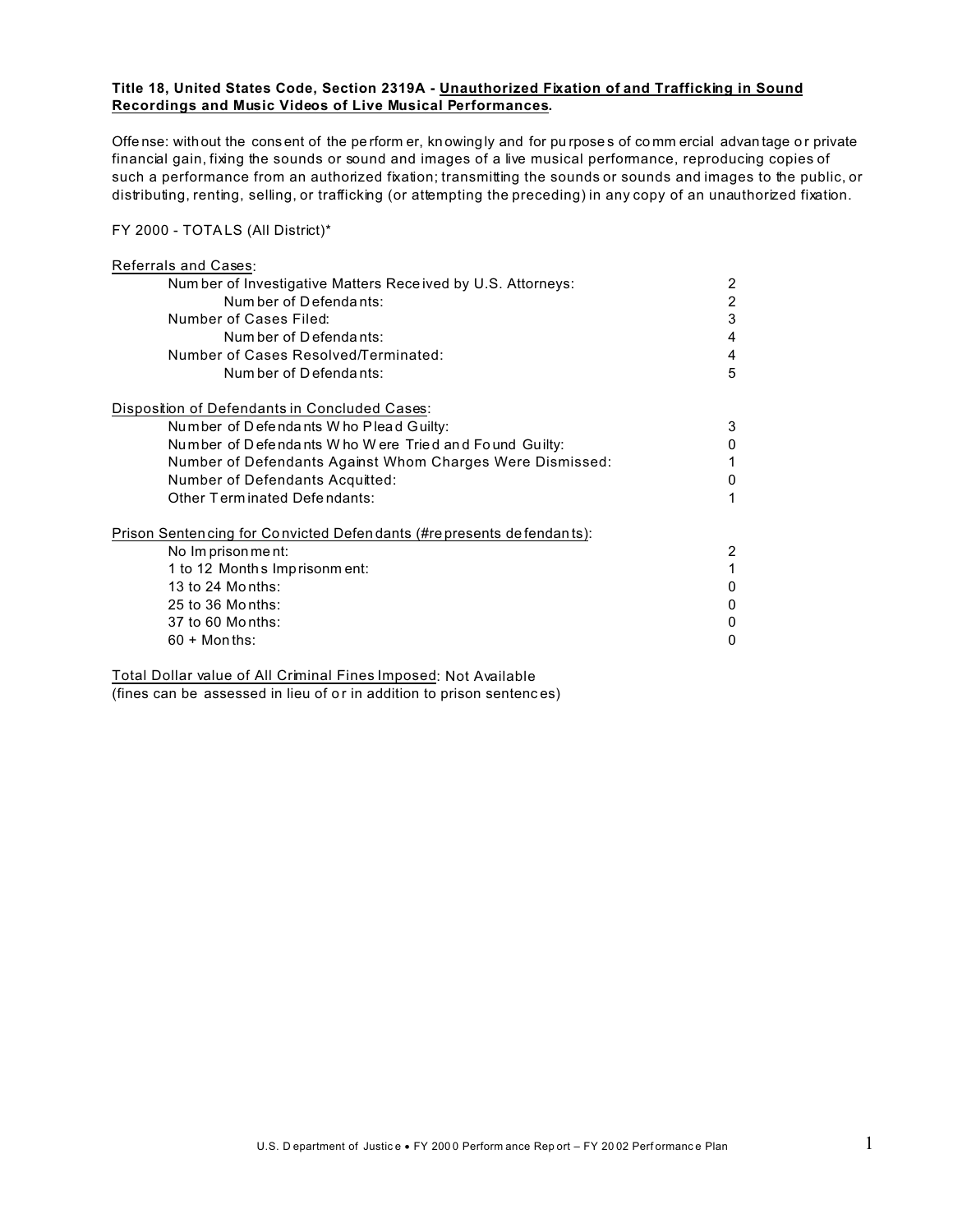## TITLE 18 UNITED STATES CODE, SECTIONS 2320 - Trafficking in Counterfeit Goods or Services.

Offense: intentionally trafficking or attem pting to traffic in goods or services and knowingly using a counterfeit mark on or in connection with such goods or services.

FY 2000 - TOTALS (All Districts)\*

| <b>Referrals and Cases:</b>                                            |                |
|------------------------------------------------------------------------|----------------|
| Number of Investigative Matters Received by U.S. Attorneys:            | 113            |
| Num ber of Defendants:                                                 | 193            |
| Number of Cases Filed:                                                 | 64             |
| Num ber of Defendants:                                                 | 103            |
| Number of Cases Resolved/Terminated:                                   | 45             |
| Num ber of Defendants:                                                 | 56             |
| Disposition of Defendants in Concluded Cases:                          |                |
| Number of Defendants Who Plead Guilty:                                 | 41             |
| Number of Defendants Who Were Tried and Found Guilty:                  | 3              |
| Num ber of Defend ants Against W hom Charges W ere Dismissed:          | 10             |
| Number of Defendants Acquitted:                                        | 0              |
| Other Terminated Defendants:                                           | $\mathfrak{p}$ |
| Prison Senten cing for Convicted Defendants (# represents defendants): |                |
| No Imprisonment:                                                       | 27             |
| 1 to 12 Months Imprisonm ent:                                          |                |
| 13 to 24 Months:                                                       | 8              |
| 25 to 36 Months:                                                       | 2              |
| 37 to 60 Months:                                                       | 0              |
| $61 +$ Months:                                                         | O              |
|                                                                        |                |

Total Dollar value of All Criminal Fines Imposed: Not Available (fines can be assessed in lieu of or in addition to prison sentences)